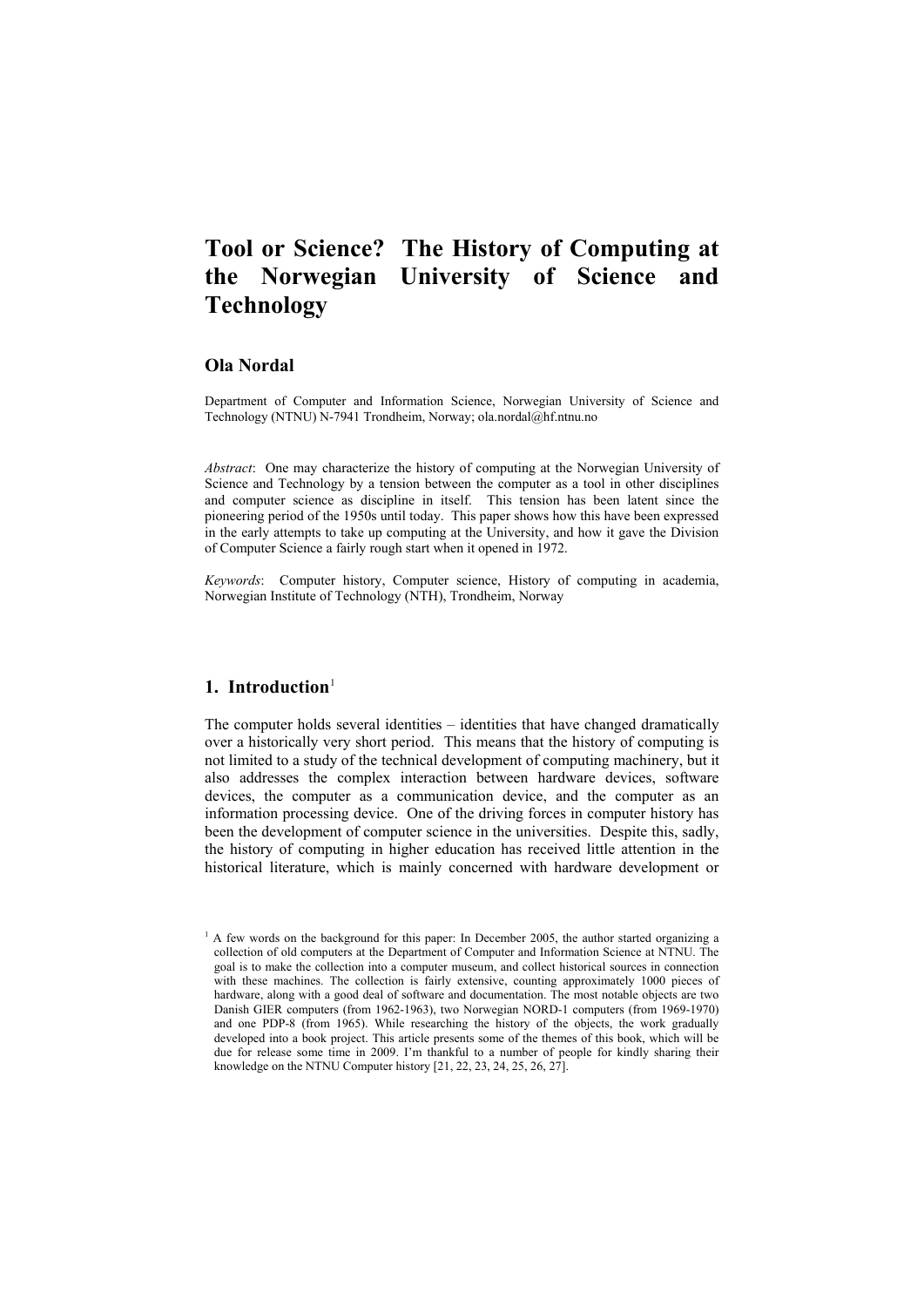business history.<sup>[2](#page-0-1)</sup> This omission is especially notable in the few works on European computer history.<sup>[3](#page-0-2)</sup> In my view, the academic institutions are a good place to study the multiple identities of the computer, and in this article, I will present some aspects of the history of computing at the Norwegian Institute of Technology (NTH) in Trondheim.<sup> $4$ </sup> The main argument of the article is that the history of computing at NTH is characterized by a tension between the need for the computer as a tool, and the urge to study computing as science.

Computer science had a rather slow start in Trondheim. During the first ten years of the Division of Computer Science that opened in 1972, the teaching load was severe and time for research was limited. Many of the engineering departments at NTH wanted to keep the computer division solely as a service institution in connection with the already existing engineering programs, offering basic programming courses for their students, in the same way as mathematics and other auxiliary subjects. This was due to several reasons. One was that computer science was a relatively new branch of academia, still not regarded as a proper discipline by many.<sup>[5](#page-0-4)</sup> Another explanation can be sought within the particular history and structure of NTH.

In this article, I will first give a brief overview of the history of NTH to suggest some possible explanations why computing had such a hard time finding its place at the institution. Then I will point to some early attempts to take up computing at NTH, and conclude with an overview of the way the *ACM Curriculum'68* inspired the computer science program in the Division of Computer Science.

 $2^2$  A notable exception is [11]. In his thesis Campbell examines the rise of electronic computing at the University of Toronto, from the early attempts to obtain a computer in the after war years, to the creation of a Department of Computer Science in 1964.

Another exception is the overview of curricula and research programs at the Nordic universities presented at the previous HiNC conference. See Kurki-Suinio, Reino, Birth of computer science education and research in Finland, Benediktsson, Oddur, Early curricula in computer science at the university of Iceland, and Espelid, Terje O. (et al.), Research and curricula development at Norwegian universities, in [9].

Note on names, abbreviations and institutional development: The Norwegian University of Science and Technology (NTNU) in Trondheim was founded in 1996 as a merger between the Norwegian Institute of Technology (who also used its Norwegian abbreviation NTH in English), the College of Arts and Sciences (AVH), the Museum of Natural History and Archaeology (VM), the Faculty of Medicine, and the Trondheim Conservatory of Music. Since 1968 NTH, AVH and VM had been autonomous parts of a more loosely organized University of Trondheim. The industrial research institute SINTEF (Selskapet for Industriell og Teknisk Forskning, The Institute of Industrial and Technical Research) was founded in 1950, and cooperated closely with NTH. One of the two larger departments in SINTEF were ELAB, the Laboratory for Electrical Research, and RUNIT, the Computer Centre at the University of Trondheim. See [13, 14, 16, 20].

The discipline of computer science emerged in USA during the 1950s and 1960s, and the American Association of Computing Machinerys (ACM) influential curriculum proposal *Curriculum ´68* propelled the establishment of Computer Science programs in universities all over the world. For an overview on the development of Curriculum ´68 and early Computer Science, see [15].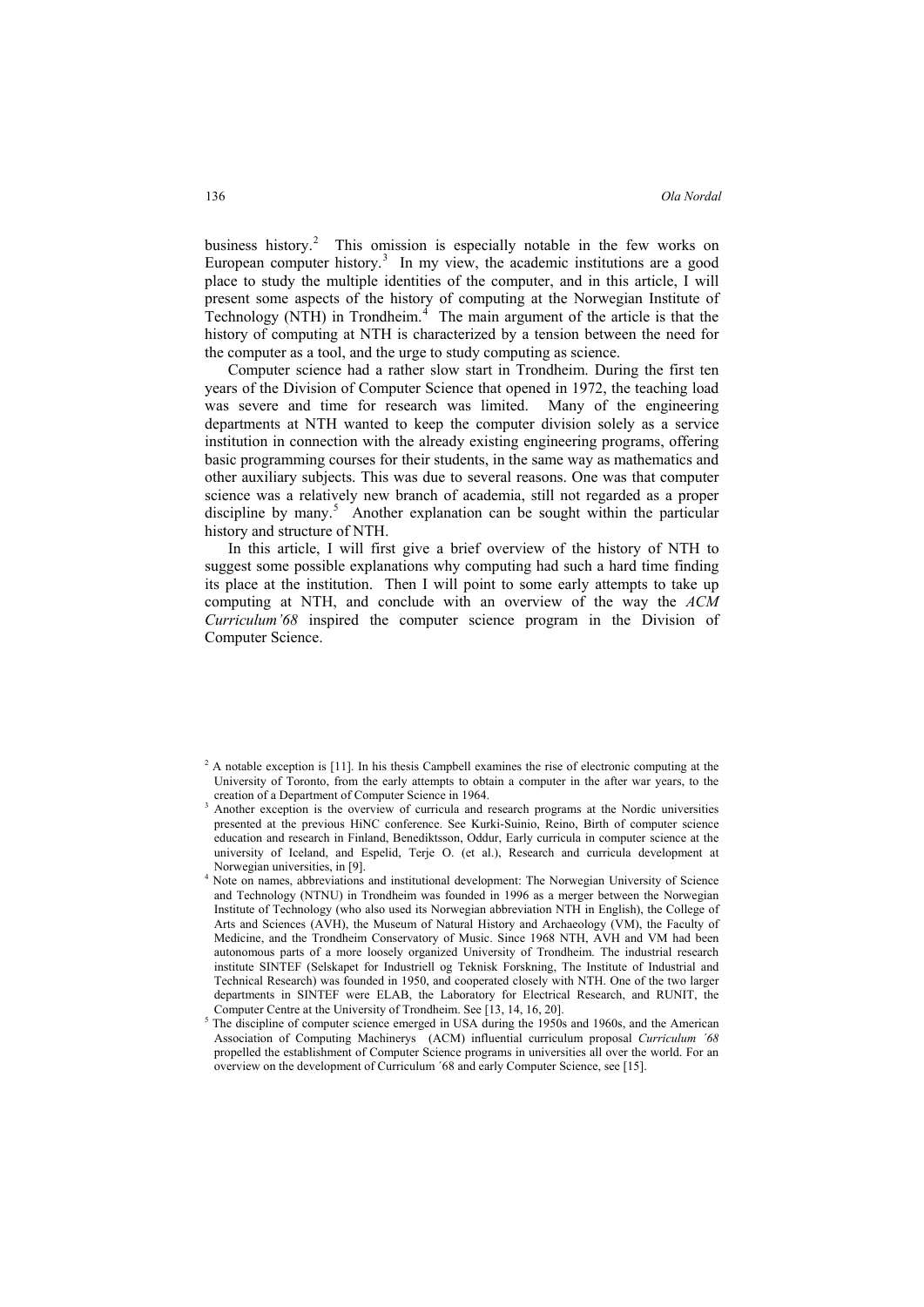### **2. The Norwegian Institute of Technology (NTH)**

NTH was established in 1910 as the national institution for educating civil engineers in Norway [13][16][20]. Technological development was seen as the motor that should propel modernization, industrialization and prosperity, and in the Norwegian context NTH should be spearheading this development. The structure of NTH reflects the Norwegian industry and political climate in that particular period and defined for a long time which disciplines and departments should be strong and influential. During the period 1905-1920, Norway experienced a great industrial rise, most notably in electrochemical and mining industry. The comparative advantages that Norway had were rich natural resources and cheap electricity from waterfalls and rivers. The modernization of the Norwegian ship industry occurred in this period, and the Norwegian merchant fleet was one of the largest in Europe. The strong departments at NTH were in electrical engineering (mainly focused towards hydropower), chemical engineering, ship and machine construction, and structural engineering.

During the interwar period, Norway and most other European countries went through a series of economical crises, and this halted plans for further development of NTH. This meant that NTH experienced problems due to lack of room and staff, and scarce funding for instrumentation and other necessary investments. They made several attempts and plans for a much-needed expansion of the engineering school, but they could not realize this until after the Second World War.

In the post World War II years, NTH had a slow start due to vacant professorships and an accumulated lack of teaching and laboratory space. During the 1950s and 1960s this gradually changed, and over a period of fifteen years NTH more than quadruplicated its size. Another significant event was the founding of the industry research institute SINTEF in 1950 [14]. SINTEF's main task was to establish a closer connection between NTH and the Norwegian industry. However, it also boosted the expansion and position of NTH, initiated research programs, raised new buildings, and helped with various administrative tasks. Although it was a separate organizational body, the SINTEF activity was always carefully coordinated with the different NTH professors.

# **3. The Birth of Computing at NTH/SINTEF**

In the early 1950s, the most "natural" places to take up computing in an institution like NTH would have been either the divisions of mathematics or electrical engineering. However, due to the nature of NTH this proved difficult.

The mathematics department was in the relatively weak Department of General Sciences. The divisions of this department gave auxiliary courses to the engineering students, and, with a notable exception of the division of technical physics, the department did not have its own programs. Research was also limited, except for in the physics division. Werner Romberg, who started out as an associate professor (dosent) in physics in 1950 and was appointed Professor in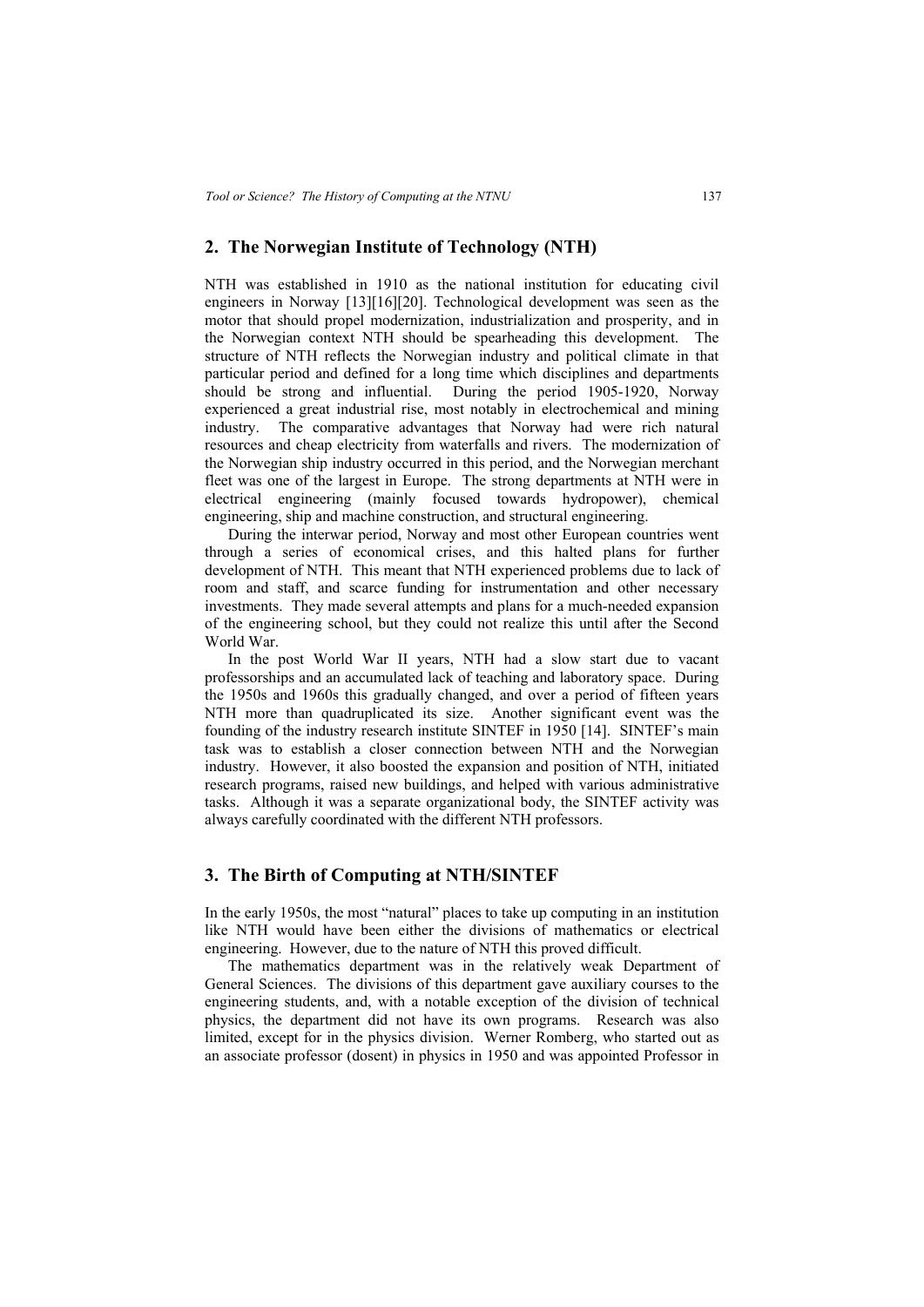Applied Mathematics in 1960, made the first attempts to take up digital electronic computing at NTH in the late 1950s. Romberg, being a distinguished mathematician, had previously worked on the differential analyzer at the University of Oslo. He had also been involved in the programming of the first Norwegian computer, NUSSE, which was built in Oslo in 1952-1954. For some time Romberg was a candidate for the position as director of the Norwegian Computing Centre.<sup>[6](#page-0-5)</sup> He also knew Konrad Zuse and his machines, and he had written vividly about them in the popular science journal *Fra fysikkens verden* [18, 19]. Nevertheless, Romberg lacked the political strength and skills needed to realize a pioneering project in Trondheim, and none of his attempts got any support from the founding authorities.

The division of electronics experienced severe problems regaining its strength after the Second World War. The only professor, Ragnar Skancke, had been a part of the national socialistic government during the German occupation, and in 1945 the field was virtually non-existent at NTH. Compared to heavy current technology, electronics had a weak position at the Department of Electrical Engineering until the end of the 1950s. This changed in 1960 when the department finally could move into new and improved buildings. The building plans had been generous, and to exploit the extra space, a SINTEF department for electronic research called ELAB was established [10]. ELAB gave work to many freshly graduated and enthusiastic engineers, and quickly turned out to be one of the most vigorous SINTEF departments.

One of these young engineers was Arne Lyse. After graduating as an engineer in radio technology, he had been working part time and studying computing at the University of Michigan from 1956 to 1959. He had a fascination for the potential of the capacitor, and even before they established ELAB, he had started a research group in digital technology. This group applied for the funding necessary to develop and build a computer, but failed – partly due to the plans being too ambitious, and that the Norwegian Council for Technical and Scientific research (NTNF) wanted to focus its recourses on the Computer Centre in Oslo [25].

These early attempts show that NTH lacked the right people in the right places, and did not enjoy the necessary support from the Norwegian research councils to take up a pioneering project like for instance the building of NUSSE. Pioneering activity followed another path at NTH. In 1952, NTNF supported Jens Glad Balchen and the Division of Engineering Cybernetics with enough funding to start the development of an analog computer. The first version of the computer DIANA (Differential Analysator) was finished in 1954. However, Balchen was not interested in computer development in itself. He only saw the computer as an important tool that he needed for his discipline. The background for *building* a computer instead of buying one was that the effort of constructing the machine would give valuable experience to the young engineering cybernetics milieu [17], p. 72. The view of the computer as merely a tool would persist for a long time at NTH.

<sup>&</sup>lt;sup>6</sup> Letter from Werner Romberg to professor Johan Peter Holtsmark, University of Oslo, dated 31<sup>st</sup> of December 1950. Private archive *Tek. 62: Werner Romberg*, NTNU University Library Special Collections, box 1: Correspondence.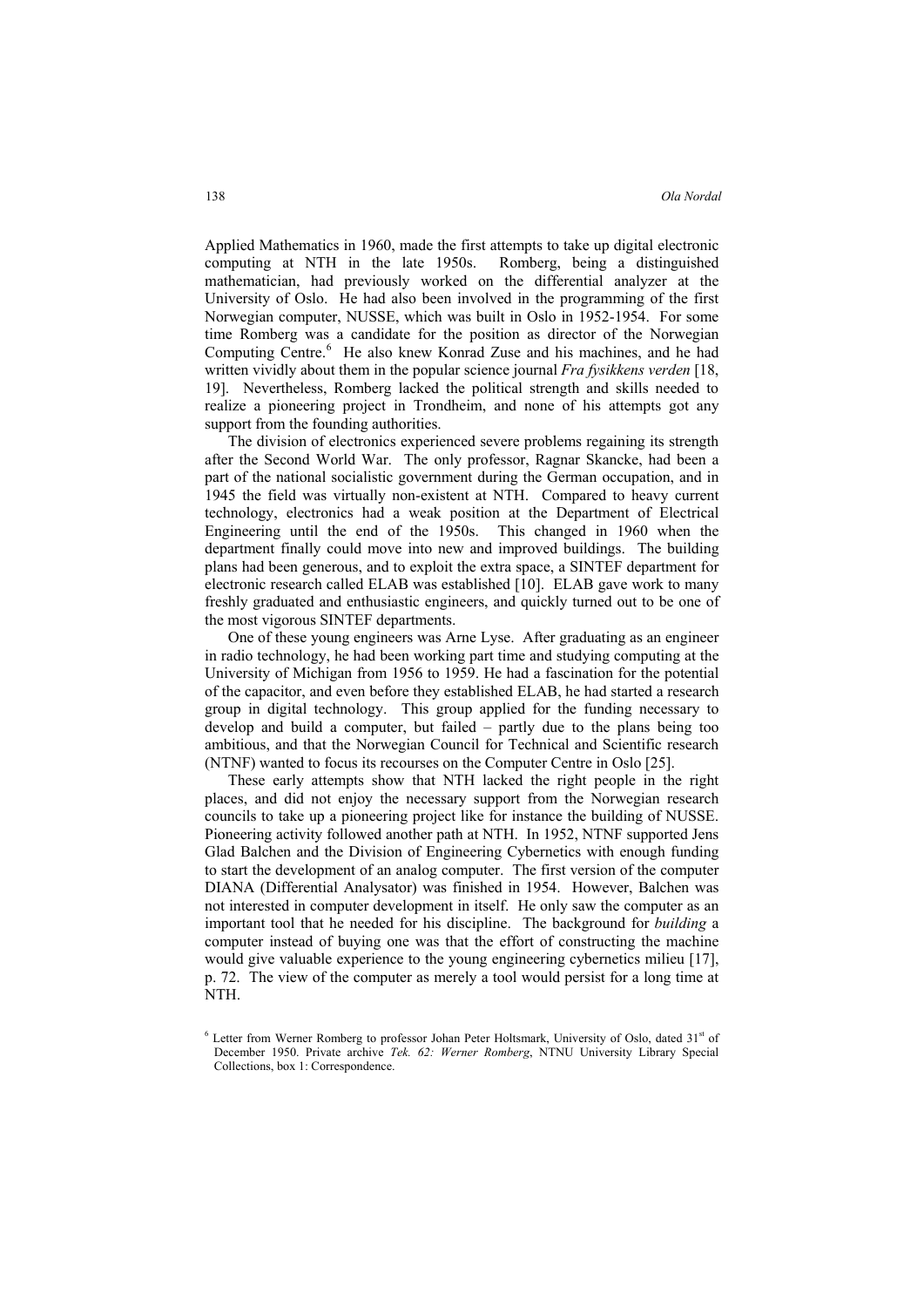## **4. The Computer Centre at NTH**

In 1962 NTH bought its first digital computer [8]. The choice fell on the Danish GIER, a machine developed and manufactured by Danish Institute of Computer Machinery. To evade formal difficulties with the rigid NTH system and quarrels on who should administrate the machine, they arranged with SINTEF to establish a computer centre as a SINTEF division. Under the leadership of the energetic Norman Sanders, and later Nils Høeg and Karl Georg Schjetne, the Computer Centre at NTH developed into a dynamic service bureau for the Norwegian industry as well as providing computer resources for NTH.

An important aspect in the agreement between NTH and SINTEF was that the computer centre should provide courses for the NTH students. Although this method had been used in many other teaching institutions to handle the lack of academically trained expertise in computing, it was a unique arrangement in the history of NTH. Normally SINTEF research grew out of NTH activity, and it was previously unheard of that the teaching of a discipline solely could be handled by SINTEF. However, this also reflects the view that computing was not regarded as a proper discipline, and thus could be handled by non-academic personnel. During the first years people viewed the courses given more as training in necessary techniques rather than academic subjects.

To some surprise for both the academic staff at NTH and the people working in the computer centre, computing was an immediate hit with the students. Even before any formal course developed, several hundreds of students took voluntarily courses in ALGOL. Over the next decade, several thousand students took courses in programming and other aspects in the use of computers. They introduced approximately one new course each year until 1972 and gradually the courses gained more sophistication and complexity.

The first course in the NTH curriculum that took up digital computing was Rombergs *Numerical Methods I* and *II* from 1962-1963.<sup>[7](#page-0-4)</sup> The courses were compulsory in the first year for students in construction engineering, electrical engineering, and chemistry. They were also elective for students taking a degree in technical physics. Among the topics discussed in *Numerical Methods I* were linear algebra and programming with "emphasis on methods that could be applied with electronic calculating machines" [2]. In *Numerical Methods II*, an introduction given to analog and digital computers, as well as elementary programming in ALGOL. However, the focus was on mathematical problems and the introduction to computing was only a limited part of the course.

The first course to focus explicitly on computing was *Course no 60: Structure and application of digital computing machines*, given by the Computer Centre at NTH in 1963-1964. The course seemed ambitious considering that there were only two lecture hours per week. The topics included history of computing, digital versus analog technology, logic, hardware, software systems on computers,

<sup>&</sup>lt;sup>7</sup> The course had from 1957 been a part of the auxiliary education in mathematics. Romberg had then given a short introduction to mechanical and electrical computers, without going in detail on how to program or utilize them. Private archive *Tek. 62: Werner Romberg*, NTNU University Library Special Collections, box 30: Lecture notes.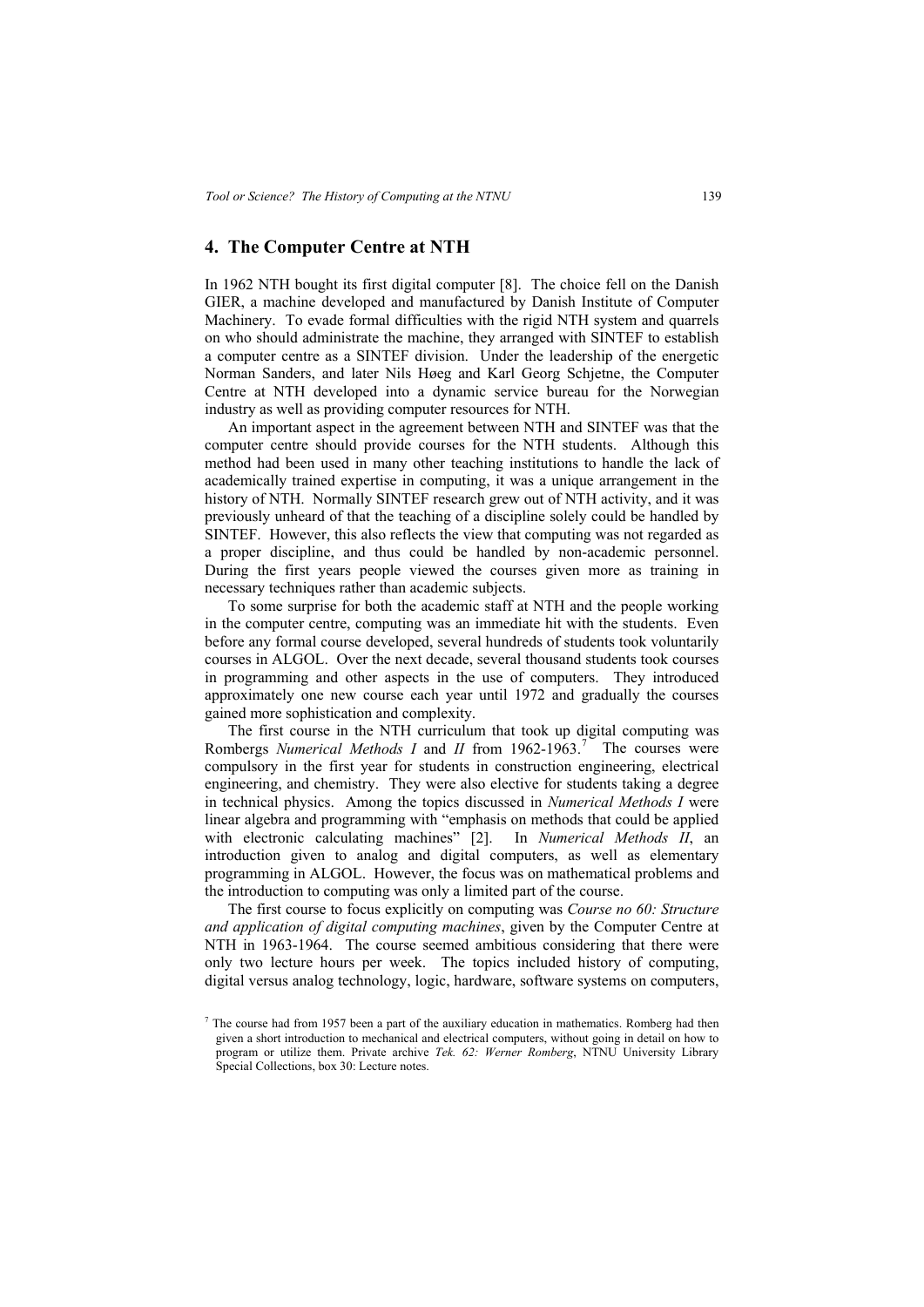application of computers, autocode, and the more cryptic theme entitled "technology and techniques of the future" [3]. The following year ALGOL was removed from the *Numerical Methods II* course, and instead a six-week course in ALGOL became compulsory before one could start [4]. *Course no 60* had this year changed the name to *ALGOL*, and were compulsory in the third year for chemists, and elective for the other students. Later the subject changed its name to *Elementary Programming*, taking up other languages as well, but always with an emphasis on ALGOL. Here it should be noted that at NTH, as in most other places, the debate on ALGOL versus FORTRAN as the preferred programming language was fierce and bitter.

In the academic year 1970-1971, the computer centre offered a total number of twelve courses [7, p. 16]. These included:

Programming **Computers** Intermediate Programming Programming Languages and Compiler Techniques Data Structures Information Systems Project Work SIMULA 67 Computer Systems Simulation FORTRAN COBOL Machine code

The first attempt to formalize a curriculum in computing at NTH came in 1969-1970 with a specialization in information processing as one of five combinations leading up to a degree in technical physics. The combination had eighteen courses, of which twelve were courses in mathematics and physics and six were courses given by the computer centre. The Computer Centre developed four new courses especially for this combination [5]. Three associate professors (Terje Noodt, Tore Amble and Kjell Bratbergsengen) were also appointed to help the Computer Centre with the teaching. By this time, elementary programming had become mandatory for all engineering students, but apart from the information processing program there were few possibilities for those wanting to specialize in computing. The list of courses shows that there were some early attempts to take up a more theoretical approach to computing before they could establish a degree in computer science. In fact, at this point, the Computer Centre at NTH taught almost all the basic subjects recommended in the *ACM Curriculum'68*.

## **5. The Division of Computer Science**

The discipline of computer science arose in some of the American universities during the late 1950s and early 1960s, often in strong connection with the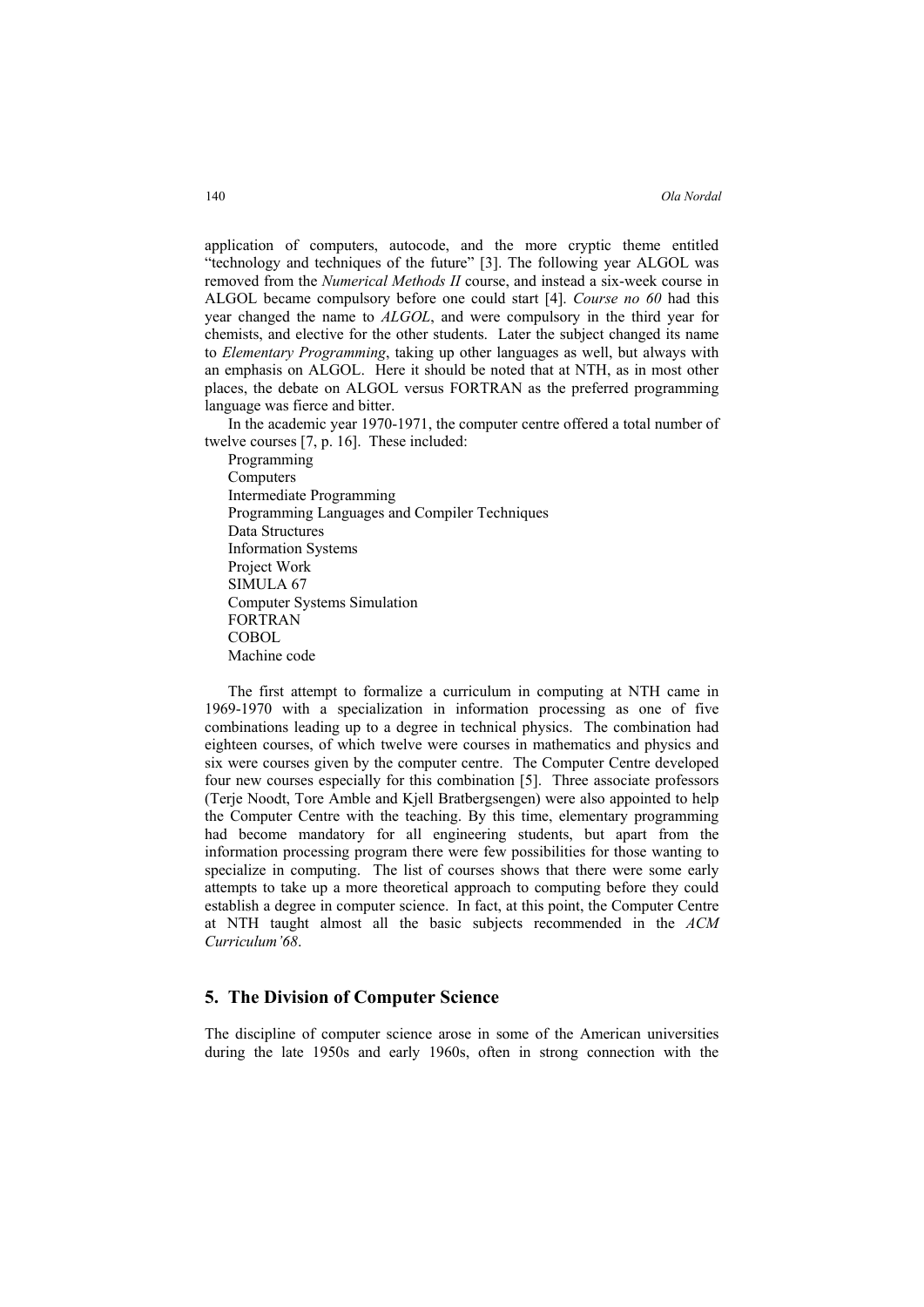departments of mathematics or electrical engineering. The key element of computer science was the study of computers "not as a static artifact, but as a system that carried out dynamic processes according to a set of rules" [7, p. 102]. This meant that the focus of computer science was on the study of algorithms, programs, and information, and not the study of computer hardware. Much of this line of thought was put down in the heavily influential curriculum proposal *Curriculum '68* – a document that it has been said was as important for the development of the computer as the EDVAC report of 1945. In *Curriculum'68* a strong emphasis was given to computer organization, system programming, compiler construction, discrete structures, system simulation, and information organization and retrieval [7, p. 106]. During the late 1960s, computer science gradually gained respectability finding a place in most higher education institutions [12, p. 103].

At NTH the Division of Computer Science<sup>[8](#page-0-6)</sup> welcomed its first students in the academic year 1972-1973, and the combination of subjects had a heavy influenced from *Curriculum'68*. [9](#page-0-4) As Espelid (et al.) points out, this did not fit well into the persisting view on what computing should be at NTH [9, p. 150]. Many had wanted to have computer technology only as a supplementary activity, supporting the already existing curricula in engineering. The reason for this was that many representatives of these communities wanted NTH to focus on the disciplines where the institution already had substantial activity, and not "waste resources" on starting up something completely new. According to this view, the computer department should focus on technical computing, and not on computer science. Nevertheless, it was also clear at the time that there was an emerging need in Norway for engineers holding a full degree in computing, especially since the demand for system developers had increased. In 1969 the socalled Barcacommittee estimated that Norway needed another 530 engineers holding a degree in computing each year for the next sixteen years, and the Norwegian universities would not be able to fill this demand if they did not dramatically extend their education in computing [7, p. 12].

The solution at NTH began as a sort of compromise. From 1972 the Division of Computer Science annually admitted approximately twenty students in their third year, giving a specialization in computer systems, technical computing or information systems in the fourth year [7, pp. 26-28]. In addition to this, the division gave elementary programming training to all NTH civil engineering students; approximately 700 – 800 students attended each term. Therefore, even though the division only had 40 – 50 full-time computer students and an academic staff of only eight people as late as in 1980, they had to grade more than fifteen hundred examinations annually at the division [1].

One of the reasons for this rather slow start was that the division lacked financial and political support both from the NTH and from NTNF. Most of the

<sup>&</sup>lt;sup>8</sup> The Norwegian name for the division was Institutt for Databehandling (abbreviated IDB). Sometimes the name is translated into English as the Division of Data Processing.

This does not mean that all computer science influence came from this document. Much inspiration came from cooperating with the other Nordic institutions and especially Börje Langefors and his work on information systems was influential, and already in 1968 the Computing Centre offered a course in information systems [5].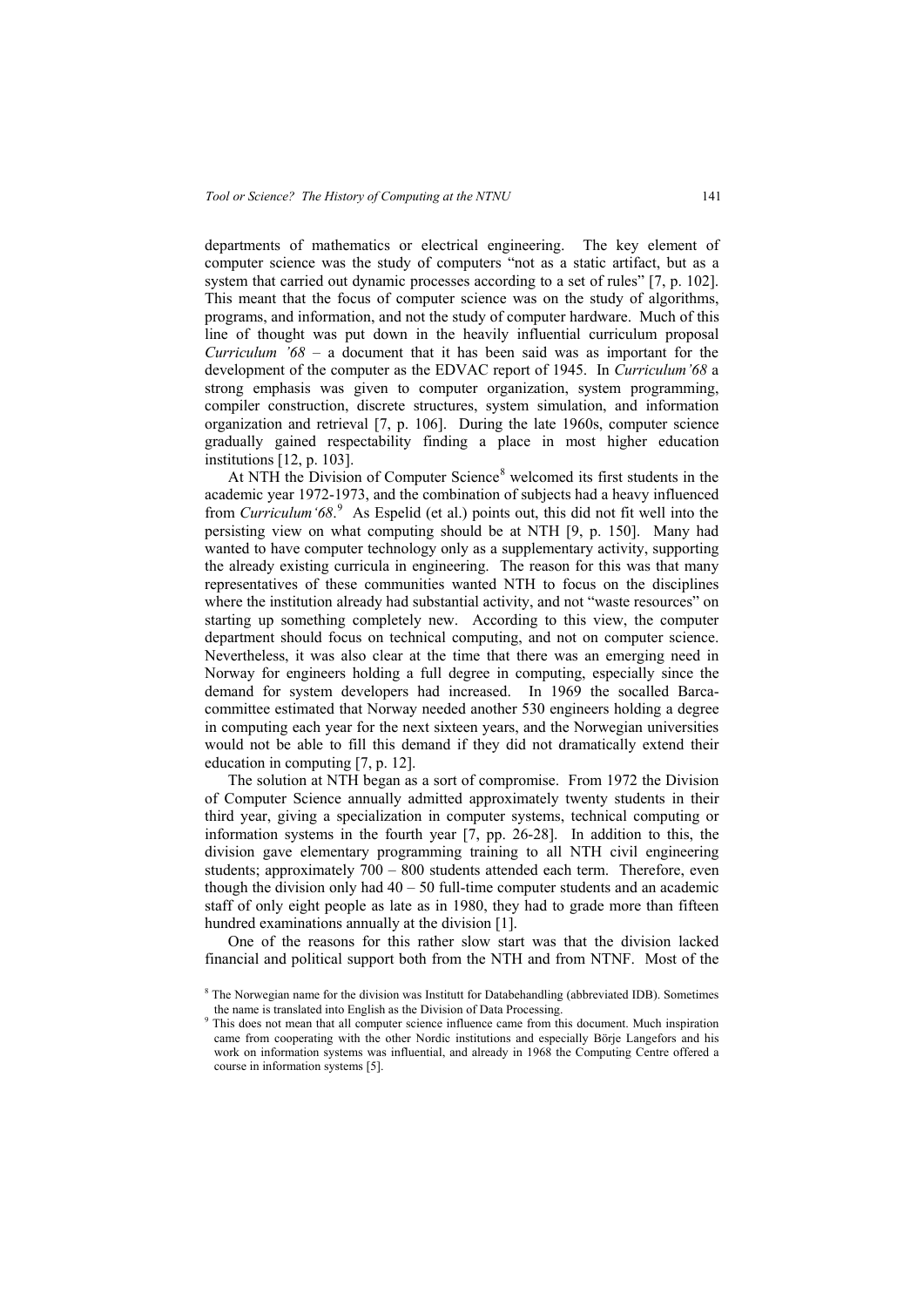funding from the research councils were given to the Computer Centre at NTH. The center had gladly given up its teaching activities, but kept the more profitable research activity. The administrative placement of the Division of Computer Science was another key factor. Before the division was founded, it had been a heated debate on which institutional unit it should be a part of. Suggestions to place it in connection with the existing divisions of mathematics or engineering cybernetics was turned down because both the Computer Centre and NTH feared this would have too much of an impact on the path computing would take at NTH. As a temporary solution, the division was placed at the Department of General Sciences. This secured freedom for the division to develop its own identity. However, it also meant that funding was scarce, since the Department of General Sciences politically and economically was one of the weakest at NTH. A heavy teaching load and almost no time or money for doing research characterized the first years of the Division of Computer Science. The need for a larger academic staff was clearly stated in every annual report from the division throughout the 1970s, but the university granted few new positions [1]. Substantially sized research programs were not granted before the early 1980s. Nevertheless, the field was extremely popular with the students, and the marks required for admission was for many years the highest at NTH. Sometimes this created envy in those departments that still had problems recognizing the need for a full curriculum in computer science at NTH.

From the late 1970s computer science at NTH grew at a steady rate. From 1978 the Division of Computer Science offered a full 4½-year program, immediately becoming the most popular degree at NTH. During the early 1980s, the financial situation got better and several research programs were initiated. The academic staff also increased dramatically. A closer connection to electronics and communication technology began in 1984 when the Division of Computer Science moved from the Department of General Sciences to a newly formed Department of Electrical Engineering and Computer Techniques. During the 1980s, this department grew to be the largest at NTH.

### **6. Concluding Remarks**

It had taken almost twenty years from when they installed the first digital computer at NTH until the Division of Computer Science had reached a substantial size with its own research identity. We can trace much of this back to the division caught between the historically speaking strong engineering divisions at NTH. Moreover, even though the division grew strong and vigorous, the tension between the computer as a tool and the computer as a science has been latent ever since, and we can still see some debates between the computer department and other parts of NTNU.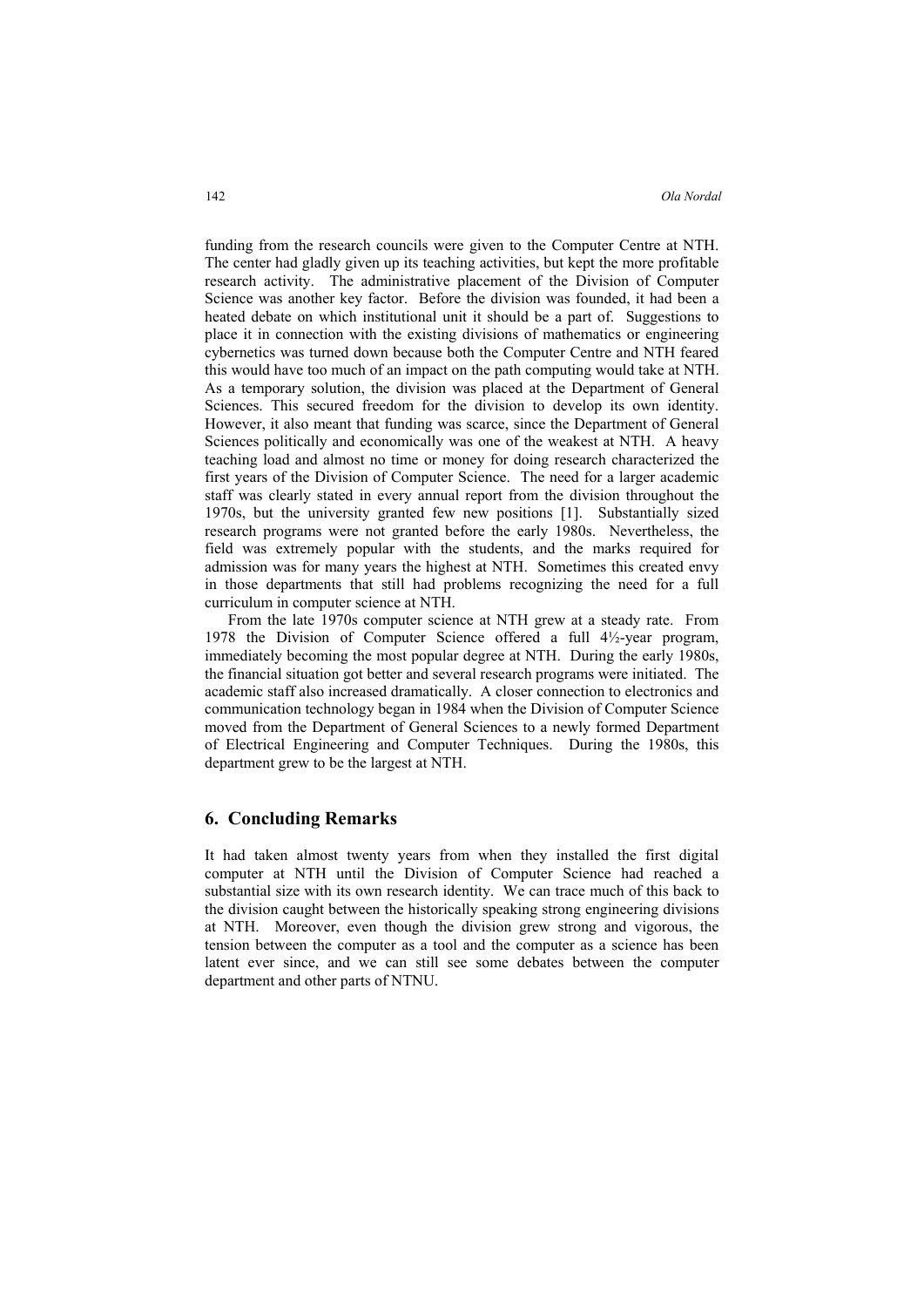*Tool or Science? The History of Computing at the NTNU* 143

#### **References**

#### Archives

Private archive *Tek. 62: Werner Romberg*, NTNU University Library Special Collections

Annual reports, reports etc.

- [1] NTH annual reports from the departments and divisions, for the years 1972 to 1980, archive copy at the NTNU Technical Library, in Norwegian.
- [2] NTH Curriculum 1962-1963, archive copy at the NTNU Technical Library, in Norwegian
- [3] NTH Curriculum 1963-1964, archive copy at the NTNU Technical Library, in Norwegian
- [4] NTH Curriculum 1964-1965, archive copy at the NTNU Technical Library, in Norwegian
- [5] NTH Curriculum 1968-1969, archive copy at the NTNU Technical Library, in Norwegian
- [6] NTH Curriculum 1969-1970, archive copy at the NTNU Technical Library, in Norwegian
- [7] Virksomhetskomiteen for Regnesenteret ved Norges tekniske høgskole, 1970, *Utbyggingen av Regnesenteret NTH: Innstilling fra Virksomhetskomiteen for Regnesenteret ved Norges tekniske høgskole* (NTH: Trondheim). (*The Further Expansion of the Computer Centre at NTH. Report from the Activity Committee for the Computer Centre at the Norwegian Institute of Technology*, in Norwegian).

#### **Literature**

- [8] Asphjell, Arne (ed.), 1987, *RUNIT 25 år, 1962-1987*, (RUNIT: Trondheim). (*RUNIT 25 years, 1962-1987*, in
- [9] Bubenko Jr., Janis, John Impagliazzo, Arne Sølvberg (eds.), 2005, *History of Nordic Computing IFIP Wg9.7 First Working Conference on the History of Nordic Computing (HiNC 1), June 16-18, 2003, Trondheim, Norway* (Springer: New York).
- [10] Børresen, Anne Kristine, 1991, *Fra tegneøving til regneøving: Om undervisning og forskning innen elektronikk 1945-1970*, STS-Rapport 12 (Universitetet i Trondheim: Trondheim). (*From Drawing Assignments to Calculation Assignments. On Education and Research in Electronics 1945-1970*, in Norwegian).
- [11] Campbell, Scott M., 2006, *The Premise of Computer Science: Establishing Modern Computing at the University of Toronto 1945-1965* (PhD Thesis, University of Toronto).
- [12] Ceruzzi, Paul E., 2003, *A History of Modern Computing* (The MIT Press: Cambridge, Mass.).
- [13] Devik, Olaf, 1960, *N.T.H. femti år: Norges tekniske høgskoles virksomhet 1910-1960* (Teknisk Ukeblad: Oslo). (*N.T.H. fifty years. Activities of the Norwegian Institute of Technology 1910-1960*, in Norwegian).
- [14] Gulowsen, Jon, 2000, *Bro mellom vitenskap og teknologi: SINTEF 1950-2000* (Tapir: Trondheim). (*Bridge Between Science and Technology: SINTEF 1950-2000*, in Norwegian).
- [15] Gupta, Gopal K., Computer Science Curriculum Developments in the 1960s, in *IEEE Annals of the History of Computing*, vol 29, no 2, pp. 40-55 (2007).
- [16] Hanisch, Tore Jørgen and Even Lange, 1985, *Vitenskap for industrien: NTH En høyskole i utvikling gjennom 75 år* (Universitetsforlaget: Oslo). (*Science for the Industry: NTH – a University College in Development Through 75 years*, in Norwegian).
- [17] Kvaal, Stig, 1992, *Drømmen om det moderne Norge: Automasjon som visjon og virkelighet i etterkrigstiden*, STS-Rapport 13 (Universitetet i Trondheim: Trondheim). (*The Dream of the Modern Norway. Automation as Vision and Reality in the Post War Years*, in Norwegian)